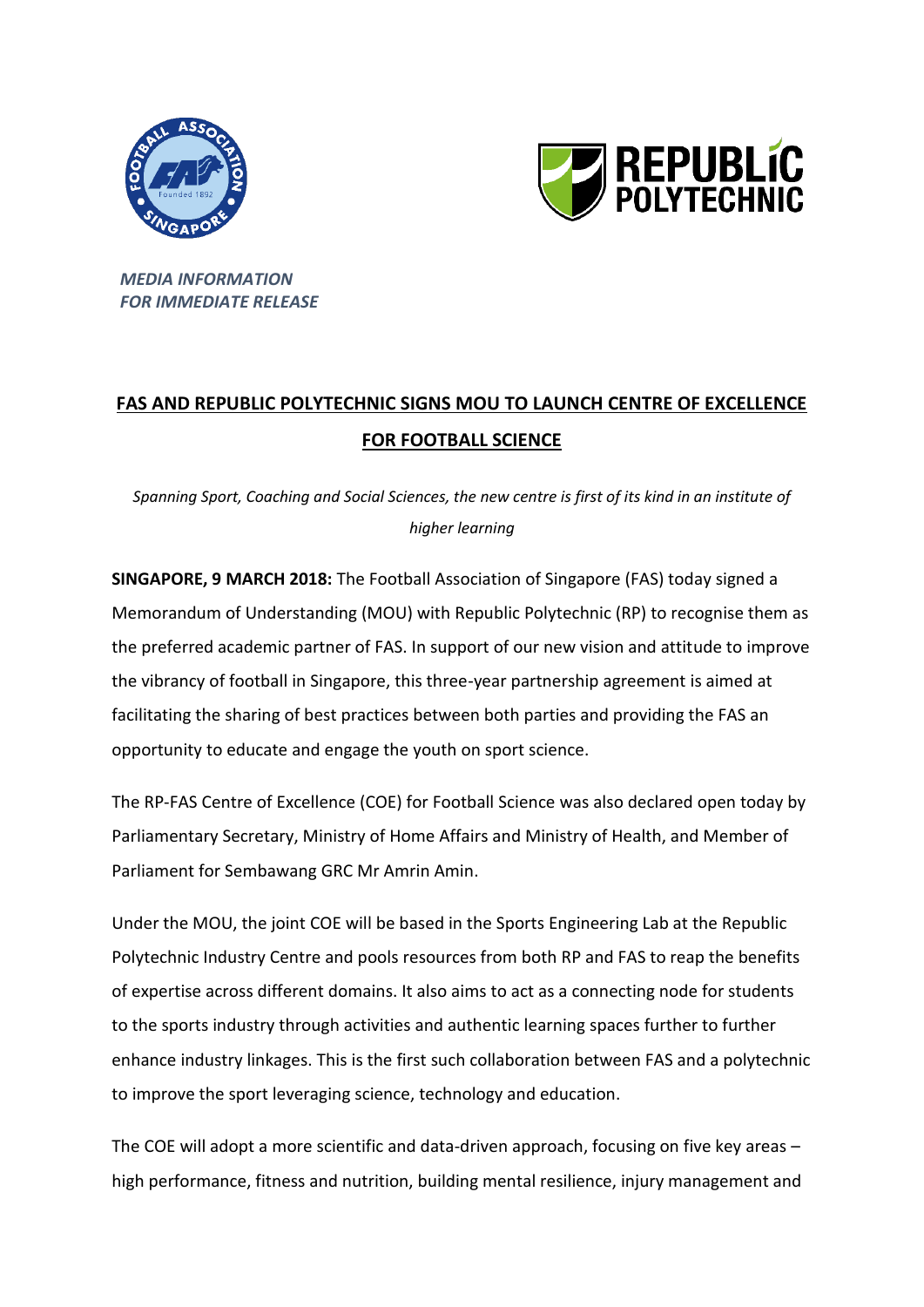improving coaching and sports administration systems. Laboratory-based activities, Continuing Education and Training courses, final year projects and specific academic modules related to the sports industry will also be jointly developed by FAS and RP to enhance students' curriculum and academic learning experience. Beyond education, FAS and RP will also jointly organise sports events to engage the community.

FAS Deputy President Mr Bernard Tan said: "At the elite level of sports, athletes' performance is determined by the edge provided by sports science in developing and raising their capabilities to ensure that they peak at the right time. We need to have a better understanding of players' physical and mental capabilities and develop them at a higher intensity to raise the level of play.

"With this as the focus, the FAS has forged a meaningful partnership with Republic Polytechnic, a reputed institution, which has developed considerable competencies in this area over the years to help develop our young footballers. At the same time, this partnership will increase the body of knowledge for RP and give young sports scientists a greater exposure to football science."

Dr Michael Koh, Deputy Principal (Academic Services), Republic Polytechnic said: "Republic Polytechnic is delighted to partner FAS in establishing the RP-FAS Centre of Excellence for Football Science. The first of its kind in an institute of higher learning spanning domains from sport science and coaching pedagogy to the social sciences, our combined expertise would allow us to facilitate a more scientific and evidence-based approach in the delivery of RP's sports diplomas in authentic learning environments. Moving forward, this collaboration will benefit our full-time students as well as provide opportunities for lifelong learning when more football-related workshops and courses are made available in the near future."

Following the launch of the RP-FAS COE for Football Science, the FAS Football Science and Medicine department conducted a hands-on workshop on injury prevention. As part of the SHL-EWBIS Youth Sports Science Symposium led and ran by students from RP School of Sports Health and Leisure (SHL) and the EW Barker Institute of Sports (EWBIS) from Raffles Institution, the workshop was conducted for student athletes to learn more about sports science and education.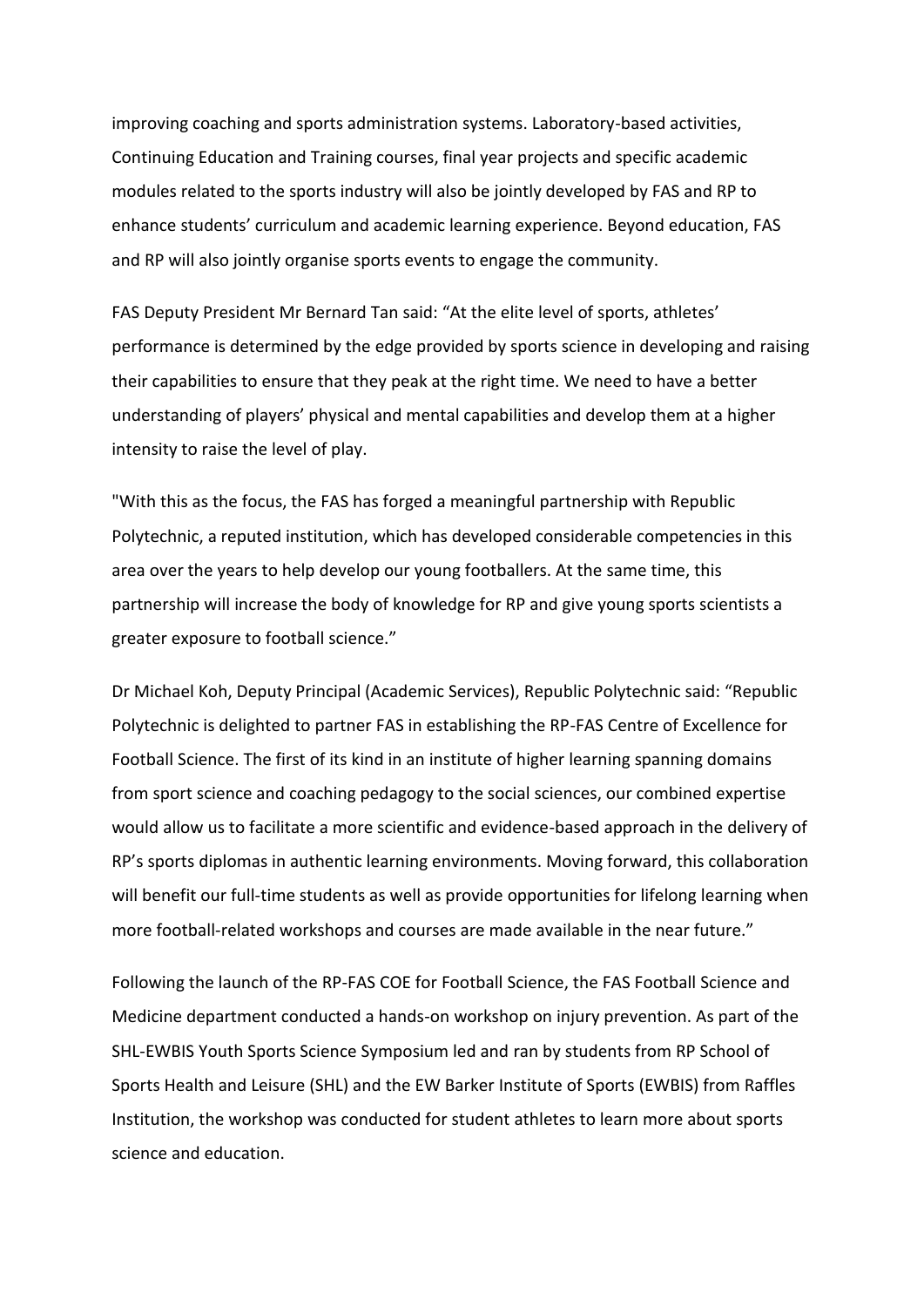# *CORPORATE COMMUNICATIONS DEPARTMENT FOOTBALL ASSOCIATION OF SINGAPORE*

## **-END-**

# **ABOUT RP-FAS COE FOR FOOTBALL SCIENCE**

The RP-FAS COE for Football Science, based in the Sports Engineering Lab at the Republic Polytechnic Industry Centre, pools resources from both RP and FAS to reap the benefits of expertise across different domains and act as a connecting node for students to the sports industry. It also supports the study and development of exercise biomechanics and physiology testing.

There are seven testing stations within the laboratory – Treadmill and Indirect Calorimeter, Isokinetic Machine, Cycle Ergometer, Force platform/ Vertical Pole, Performance Analysis and Light Gates. FAS will utilise the COE for physiology and performance testing on youth players from the FAS Football Academy while students from RP can carry out academicbased research on the players.

# **ABOUT THE FOOTBALL ASSOCIATION OF SINGAPORE**

The Football Association of Singapore is responsible for developing and advancing the game at all levels. Providing a structure for the game to flourish and governing the running of football in Singapore, the FAS also ensures that the Laws of the Game are adhered to, from the professional league to amateur leagues.

The FAS also manages the organisation and running of league and cup competitions, the stewardship of international teams, the establishment of youth development, women's football, refereeing and coaching frameworks.

The mission of the FAS is to enhance lives by leading innovative development of competitive and recreational football in Singapore together with all our partners."

For more information, please visit us at:

- Website: [www.fas.org.sg](http://www.fas.org.sg/)
- Facebook[: @singaporefootball](https://www.facebook.com/singaporefootball/)
- Twitter: [@FASingapore](https://twitter.com/FASingapore)
- Instagram: [@FASingapore](https://www.instagram.com/fasingapore/)

## **ABOUT REPUBLIC POLYTECHNIC**

The first educational institution in Singapore to leverage the Problem-based Learning approach for all its diploma programmes, Republic Polytechnic (RP) has seven schools and one academic centre offering forty-one diplomas in Applied Science, Engineering, Management and Communication, Hospitality, Infocomm, Sports, Health & Leisure, and Technology for the Arts.